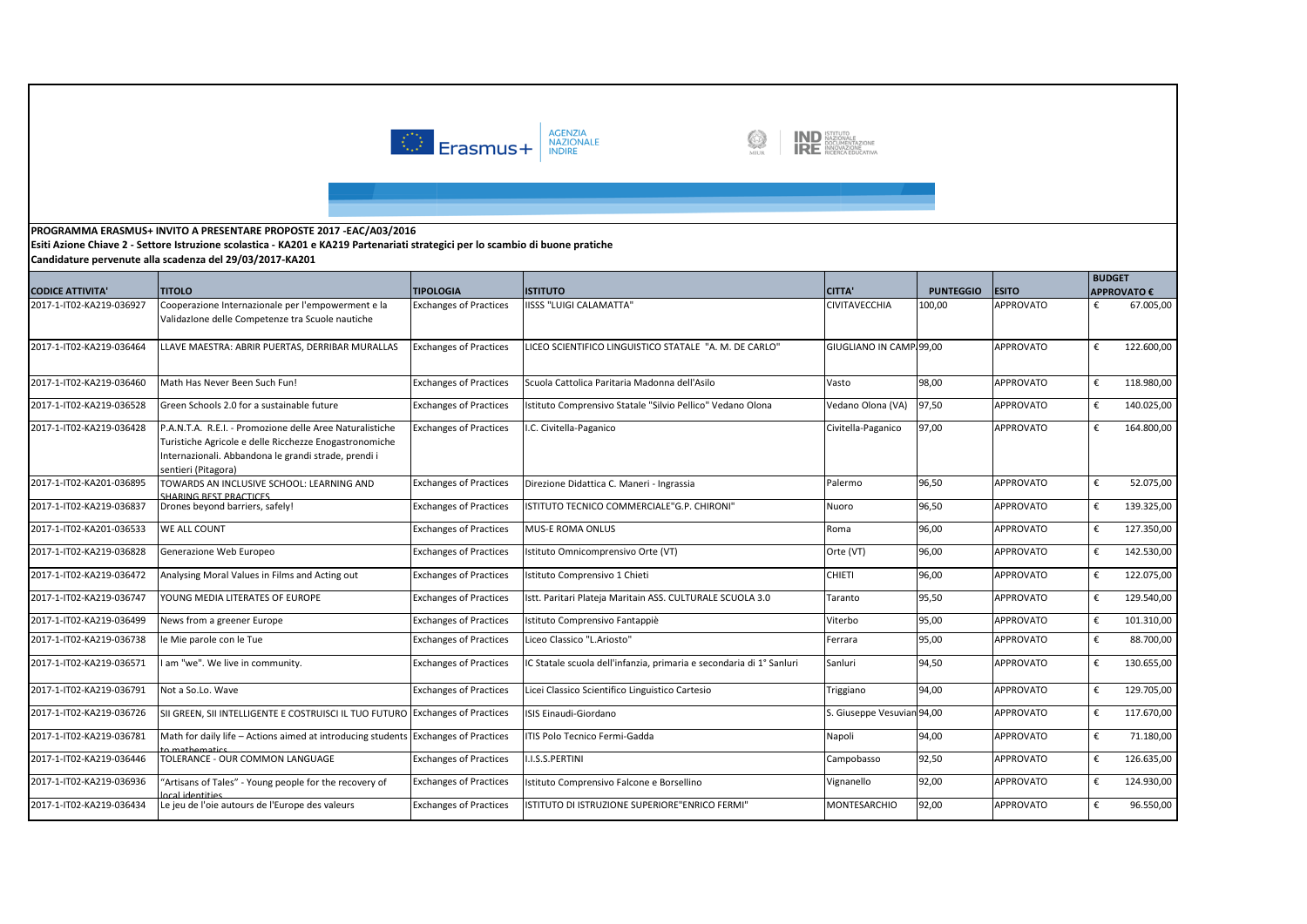



**Esiti Azione Chiave 2 - Settore Istruzione scolastica - KA201 e KA219 Partenariati strategici per lo scambio di buone pratiche Candidature pervenute alla scadenza del 29/03/2017-KA201** 

| <b>CODICE ATTIVITA'</b>  | <b>TITOLO</b>                                                                                                             | <b>TIPOLOGIA</b>              | <b>ISTITUTO</b>                                                   | <b>CITTA'</b>    | <b>PUNTEGGIO</b> | <b>ESITO</b>     | <b>BUDGET</b> | <b>APPROVATO €</b> |
|--------------------------|---------------------------------------------------------------------------------------------------------------------------|-------------------------------|-------------------------------------------------------------------|------------------|------------------|------------------|---------------|--------------------|
| 2017-1-IT02-KA219-036459 | DEveloping the Key Competences                                                                                            | <b>Exchanges of Practices</b> | stituto d'Istruzione Superiore Crocetti-Cerulli                   | Giulianova       | 92,00            | <b>APPROVATO</b> | €             | 108.605,00         |
| 2017-1-IT02-KA219-036645 | COmputational thinking and Digital skills in European<br>ducation for all                                                 | <b>Exchanges of Practices</b> | stituto Comprensivo 'Carrara e Paesi a Monte'                     | Carrara          | 92,00            | <b>APPROVATO</b> | €             | 161.095,00         |
| 2017-1-IT02-KA219-036758 | LET'S ENJOY OUR HERITAGE                                                                                                  | <b>Exchanges of Practices</b> | stituto Comprensivo Velletri Centro                               | Velletri         | 91,50            | <b>APPROVATO</b> | €             | 115.415,00         |
| 2017-1-IT02-KA219-036541 | "DROP BY DROP STOP DROPOUT!"                                                                                              | <b>Exchanges of Practices</b> | IC 47° Sarria Monti                                               | Napoli           | 91,50            | <b>APPROVATO</b> | €             | 133.575,00         |
| 2017-1-IT02-KA219-036475 | MY SMART SCHOOL                                                                                                           | <b>Exchanges of Practices</b> | stituto Omnicomprensivo "N. Scarano"                              | Trivento         | 91,00            | <b>APPROVATO</b> | €             | 126.610,00         |
| 2017-1-IT02-KA219-036461 | <b>Water Sources and Sanitation</b>                                                                                       | <b>Exchanges of Practices</b> | stituto Comprensivo Giovanni Falcone Napoli                       | Napoli           | 91,00            | <b>APPROVATO</b> | €             | 133.615,00         |
| 2017-1-IT02-KA219-036637 | New people, new friends, new horizons                                                                                     | <b>Exchanges of Practices</b> | Istituto Comprensivo Mazzarino                                    | Mazzarino        | 91,00            | <b>APPROVATO</b> | €             | 130.960,00         |
| 2017-1-IT02-KA219-036848 | I SEE - Internet SafEty Education in school                                                                               | <b>Exchanges of Practices</b> | stituto Comprensivo "R. Scardigno-San D. Savio"                   | Molfetta         | 90,50            | <b>APPROVATO</b> | €             | 74.465,00          |
| 2017-1-IT02-KA219-036515 | Inclusive Schools for an Inclusive Society                                                                                | <b>Exchanges of Practices</b> | stituto Magistrale Statale "Baudi di Vesme"                       | <b>IGLESIAS</b>  | 90,50            | <b>APPROVATO</b> | €             | 128.090,00         |
| 2017-1-IT02-KA219-036675 | CREATIVE TEACHERS AND STUDENTS                                                                                            | <b>Exchanges of Practices</b> | Liceo Classico Bernardino Telesio                                 | Cosenza          | 90,50            | <b>APPROVATO</b> | €             | 133.465,00         |
| 2017-1-IT02-KA219-036543 | Skills for Future Working Life in Europe                                                                                  | <b>Exchanges of Practices</b> | Liceo scientifico statale Giuseppe Peano                          | Roma             | 90,00            | <b>APPROVATO</b> | €             | 155.290,00         |
| 2017-1-IT02-KA219-036511 | NewS - New Skills New Shools - Common Standards and                                                                       | <b>Exchanges of Practices</b> | stituto Comprensivo Statale Leonardo Da Vinci - Gianni Rodari     | Latina           | 90,00            | <b>APPROVATO</b> | €             | 170.510,00         |
| 2017-1-IT02-KA201-036739 | kille in Education<br>Boosting science education at school                                                                | <b>Exchanges of Practices</b> | Associazione Euphoria                                             | Roma             | 89,50            | <b>APPROVATO</b> | €             | 161.358,00         |
| 2017-1-IT02-KA219-036608 | Identity, Recognition, Tolerance - School Museums as a<br>Way of Sharing the Cultures of the Diverse School<br>Population | <b>Exchanges of Practices</b> | ISS F.sco D'Aguirre-Dante Alighieri                               | Salemi           | 89,00            | <b>APPROVATO</b> | €             | 179.100,00         |
| 2017-1-IT02-KA219-036748 | The title of the project is "ACcelerating<br>Creativity: Exploring and Practising Tools in Image<br>editiNG".             | <b>Exchanges of Practices</b> | stituto Comprensivo "Octavia"                                     | Roma             | 89,00            | <b>APPROVATO</b> | €             | 86.350,00          |
| 2017-1-IT02-KA219-036442 | Healthy lifestyle and unhealthy eating habits in teenagers                                                                | <b>Exchanges of Practices</b> | ISIS "Majorana-Fascitelli" Isernia                                | Isernia          | 89,00            | <b>APPROVATO</b> | €             | 91.900,00          |
| 2017-1-IT02-KA201-036699 | THE DIFFERENT COLOURS OF MUSIC                                                                                            | <b>Exchanges of Practices</b> | Scuola Secondaria Statale di Primo Grado " G. Bianco- G. Pascoli" | <b>FASANO</b>    | 88,00            | <b>APPROVATO</b> | €             | 173.985,00         |
| 2017-1-IT02-KA219-036819 | Career Planning in Online Business                                                                                        | <b>Exchanges of Practices</b> | stituto Tecnico "G. Deledda"                                      | Lecce            | 88,00            | <b>APPROVATO</b> | €             | 121.280,00         |
| 2017-1-IT02-KA201-036730 | <b>GIVE ME FIVE</b>                                                                                                       | <b>Exchanges of Practices</b> | <b>ISTITUTO COMPRENSIVO N°1 LA SPEZIA</b>                         | <b>LA SPEZIA</b> | 87,00            | <b>APPROVATO</b> | €             | 162.630,00         |
| 2017-1-IT02-KA219-036937 | THE FUTURE IS AT SCHOOL                                                                                                   | <b>Exchanges of Practices</b> | <b>ISTITUTO COMPRENSIVO 2 CENTO</b>                               | Cento            | 87,00            | <b>APPROVATO</b> | €             | 134.635,00         |
| 2017-1-IT02-KA219-036436 | Entrepreneurship in Europe Key Actions                                                                                    | <b>Exchanges of Practices</b> | <b>ITIS PININFARINA</b>                                           | MONCALIERI (TO)  | 86,50            | <b>APPROVATO</b> | €             | 101.410,00         |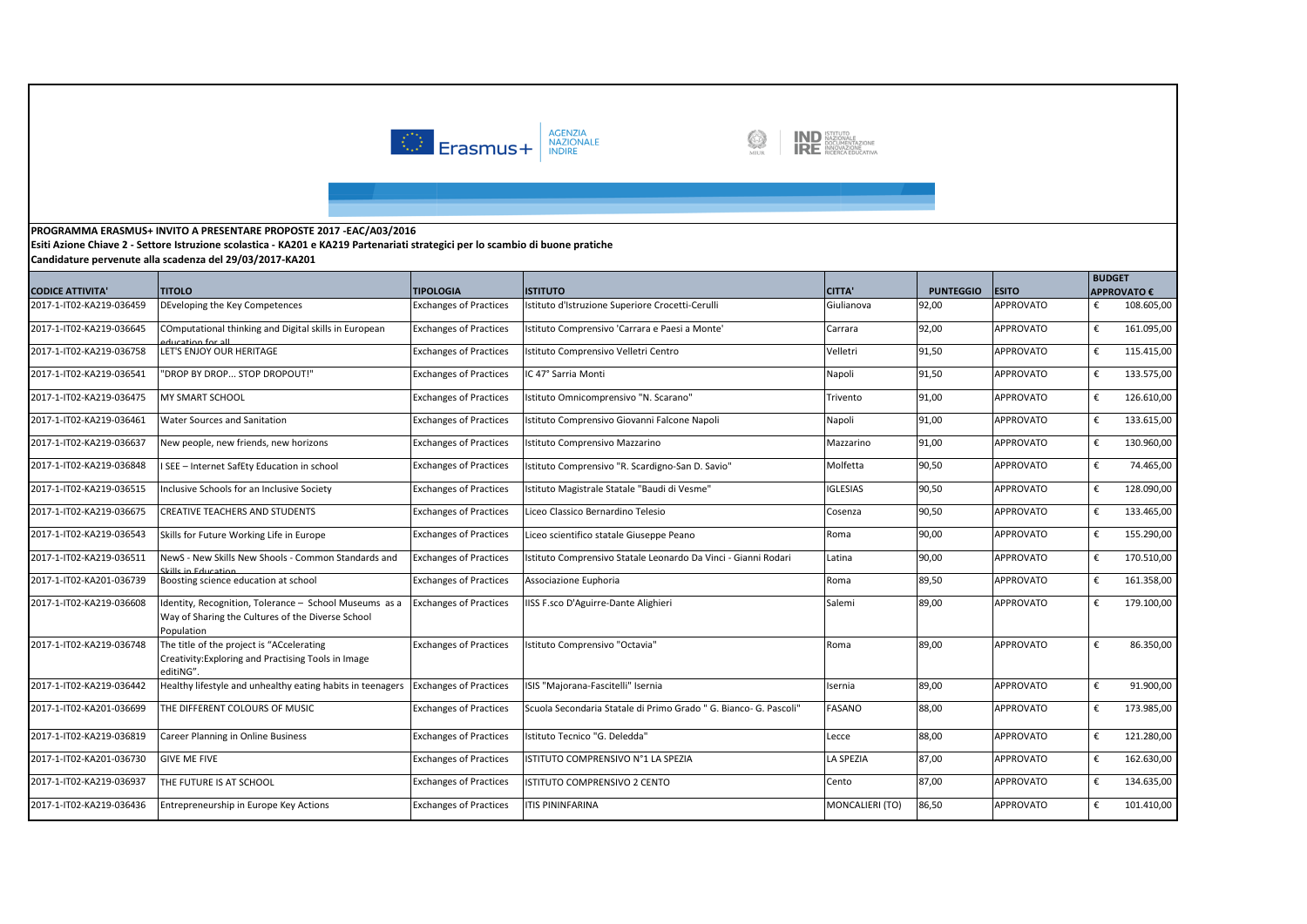

IND ISTITUTO<br>IND DOCUMENTAZIONE<br>IRE RICERCA EDUCATIVA S

**Esiti Azione Chiave 2 - Settore Istruzione scolastica - KA201 e KA219 Partenariati strategici per lo scambio di buone pratiche Candidature pervenute alla scadenza del 29/03/2017-KA201** 

|                          |                                                                                                               |                               |                                                     |                            |                  |                  | <b>BUDGET</b> |                    |
|--------------------------|---------------------------------------------------------------------------------------------------------------|-------------------------------|-----------------------------------------------------|----------------------------|------------------|------------------|---------------|--------------------|
| <b>CODICE ATTIVITA'</b>  | <b>TITOLO</b>                                                                                                 | <b>TIPOLOGIA</b>              | <b>ISTITUTO</b>                                     | <b>CITTA'</b>              | <b>PUNTEGGIO</b> | <b>ESITO</b>     |               | <b>APPROVATO €</b> |
| 2017-1-IT02-KA219-036931 | From tradition to the future - Ancient crafts and new<br>entrepreneurial possibilities for young people       | <b>Exchanges of Practices</b> | Liceo Scientifico Francesco Severi                  | Frosinone                  | 86,50            | <b>APPROVATO</b> | €             | 129.000,00         |
| 2017-1-IT02-KA219-036806 | Agriculture 2.0 - Enhancing students' skills to combine<br>tradition and innovation in the agriculture sector | <b>Exchanges of Practices</b> | Liceo Scientifico "B. Rescigno"                     | Roccapiemonte              | 86,00            | <b>APPROVATO</b> | €             | 114.800,00         |
| 2017-1-IT02-KA219-036551 | Joining Hands for a Better Future                                                                             | <b>Exchanges of Practices</b> | stituto di Istruzione Superiore "Leonardo da Vinci" | Potenza                    | 86,00            | <b>APPROVATO</b> | €             | 107.640,00         |
| 2017-1-IT02-KA219-036960 | Una scuola Europea, per la formazione di un nuovo                                                             | <b>Exchanges of Practices</b> | Istituto comprensivo di Paliano                     | Paliano                    | 86,00            | <b>APPROVATO</b> | €             | 114.685,00         |
| 2017-1-IT02-KA219-036441 | From (im)migrants to citizens: old roots Vs. new<br>nnortinities                                              | <b>Exchanges of Practices</b> | Scuola Secondaria di primo grado "Ettore Romagnoli" | Gela                       | 86,00            | <b>APPROVATO</b> |               | 133.280,00         |
| 2017-1-IT02-KA219-036457 | Jobs jobs everywhere, which one for me?                                                                       | <b>Exchanges of Practices</b> | Liceo Scientifico Avogadro Biella                   | Biella                     | 85,50            | <b>APPROVATO</b> | €             | 111.600,00         |
| 2017-1-IT02-KA201-036804 | THINKING ALLOWED - Teenage students have their say or<br><b>Juman Rights</b>                                  | <b>Exchanges of Practices</b> | Liceo Statale "Publio Virgilio Marone"              | Avellino                   | 85,00            | <b>APPROVATO</b> | €             | 115.340,00         |
| 2017-1-IT02-KA219-036696 | THINK critically - ACT wisely                                                                                 | <b>Exchanges of Practices</b> | <b>ITC PACLE MORANTE LIMBIATE</b>                   | Limbiate                   | 85,00            | <b>APPROVATO</b> | €             | 128.050,00         |
| 2017-1-IT02-KA219-036934 | Let's Build Bridges Together                                                                                  | <b>Exchanges of Practices</b> | Istituto Autonomo Comprensivo "N. Navarra"          | Alcamo                     | 85,00            | <b>APPROVATO</b> | €             | 85.000,00          |
| 2017-1-IT02-KA219-036552 | Remain On BOard! Learning Journeys in Educational                                                             | <b>Exchanges of Practices</b> | STITUTO SUPERIORE R.D'ALTAVILLA-V.ACCARDI           | Mazara del Vallo           | 84,50            | <b>APPROVATO</b> | €             | 97.350,00          |
| 2017-1-IT02-KA219-036516 | A la recherche du "pain quotidien" à travers la<br><i>A</i> áditárranác                                       | <b>Exchanges of Practices</b> | Scuola Secondaria di Primo Grado "Massimo Li Pira"  | NOCERA INFERIORE           | 84,00            | <b>APPROVATO</b> | €             | 105.005,00         |
| 2017-1-IT02-KA219-036884 | White Rose                                                                                                    | <b>Exchanges of Practices</b> | stituto Istruzione Superiore Liceo Medi             | Barcellona Pozzo di G84,00 |                  | <b>APPROVATO</b> | €             | 163.250,00         |
| 2017-1-IT02-KA219-036581 | "Learning to play and playing to learn"                                                                       | <b>Exchanges of Practices</b> | STITUTO OMNICOMPRENSIVO LEONARDO DA VINCI           | ACQUAPENDENTE              | 84,00            | <b>APPROVATO</b> | €             | 135.310,00         |
| 2017-1-IT02-KA201-036941 | Developing strategies for innovative learning contexts<br>fostering integration in schools                    | <b>Exchanges of Practices</b> | SWEDEN EMILIA-ROMAGNA NETWORK ASSOCIAZIONE          | <b>BOLOGNA</b>             | 83,50            | <b>APPROVATO</b> | €             | 151.850,00         |
| 2017-1-IT02-KA219-036424 | "Culture Enriched with Migration"                                                                             | <b>Exchanges of Practices</b> | .T.E.S. "A. Fraccacreta"                            | San Severo                 | 83,00            | <b>APPROVATO</b> | €             | 171.450,00         |
| 2017-1-IT02-KA219-036879 | Edugaming                                                                                                     | <b>Exchanges of Practices</b> | SMS "Rocca-Bovio-Palumbo"                           | Trani                      | 82,50            | <b>APPROVATO</b> | €             | 69.080,00          |
| 2017-1-IT02-KA219-036847 | Bullying: I don't stay! Yes to friendship.                                                                    | <b>Exchanges of Practices</b> | Istituto Comprensivo di Porto Viro                  | Porto Viro                 | 82,50            | <b>APPROVATO</b> | €             | 110.460,00         |
| 2017-1-IT02-KA219-036598 | Going towards the FUTURE: Students in Europe through<br>an educational entrepreneurial track                  | <b>Exchanges of Practices</b> | stituto di istruzione superiore carlo levi          | Portici                    | 82,50            | <b>APPROVATO</b> | €             | 139.805,00         |
| 2017-1-IT02-KA219-036568 | Everyone Has a Story: Storytelling for Inclusion                                                              | <b>Exchanges of Practices</b> | LICEO STATALE VITO CAPIALBI                         | <b>VIBO VALENTIA</b>       | 82,00            | <b>APPROVATO</b> | €             | 121.280,00         |
| 2017-1-IT02-KA219-036720 | Performing Arts for Life Skills                                                                               | <b>Exchanges of Practices</b> | LICEO STATALE "ENRICO MEDI"                         | SENIGALLIA                 | 82,00            | <b>APPROVATO</b> | €             | 99.603,00          |
| 2017-1-IT02-KA219-036932 | Students' International Knowledge Unveil Lovely Areas                                                         | <b>Exchanges of Practices</b> | <b>ISS ENRICO MEDI</b>                              | <b>RANDAZZO</b>            | 82,00            | <b>APPROVATO</b> | €             | 79.360,00          |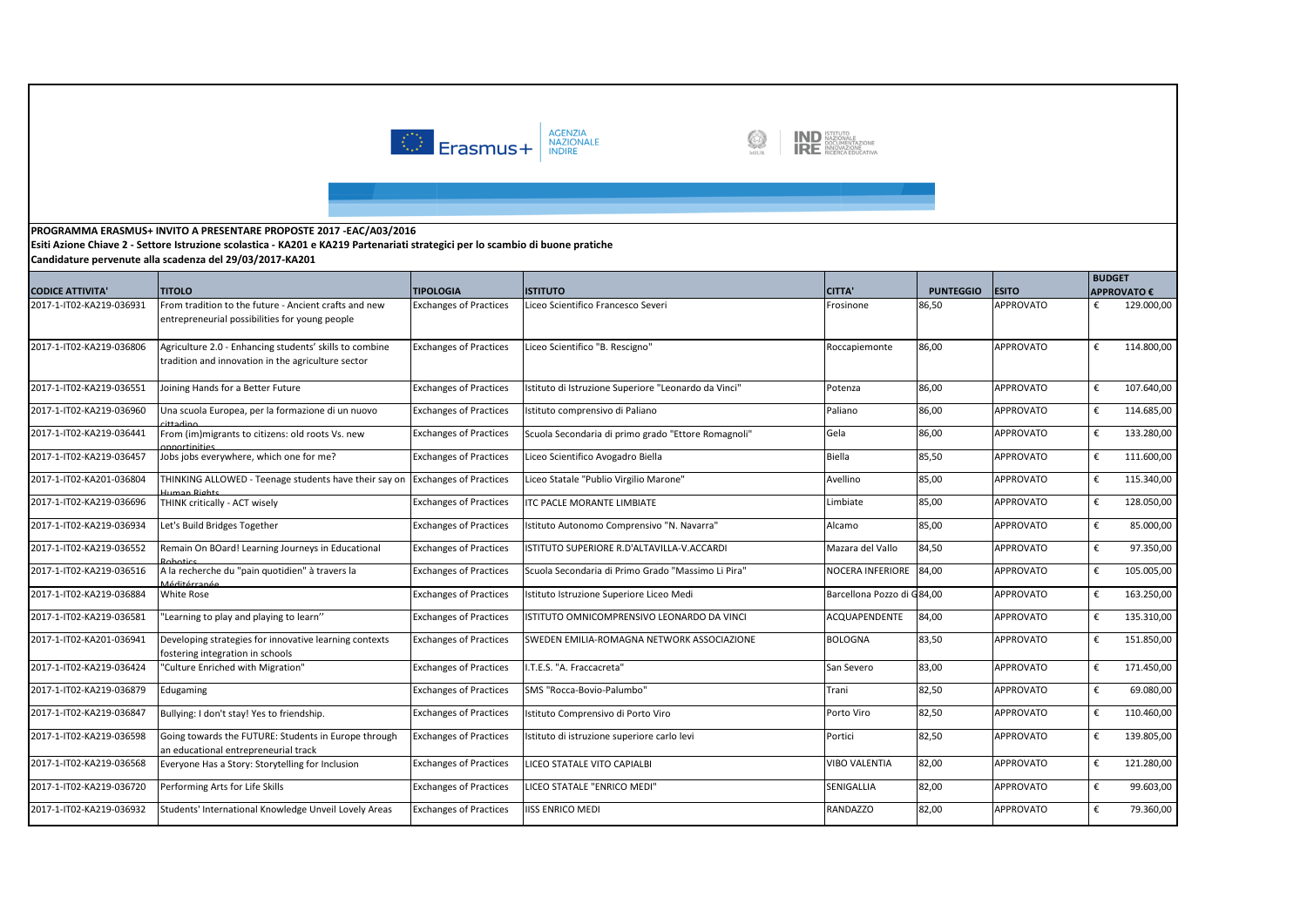



**Esiti Azione Chiave 2 - Settore Istruzione scolastica - KA201 e KA219 Partenariati strategici per lo scambio di buone pratiche**

| <b>CODICE ATTIVITA'</b>                             | <b>TITOLO</b>                                                                                                                          | <b>TIPOLOGIA</b>              | <b>ISTITUTO</b>                                                 | <b>CITTA'</b>            | <b>PUNTEGGIO</b> | <b>ESITO</b>         | <b>BUDGET</b> | <b>APPROVATO €</b> |
|-----------------------------------------------------|----------------------------------------------------------------------------------------------------------------------------------------|-------------------------------|-----------------------------------------------------------------|--------------------------|------------------|----------------------|---------------|--------------------|
| 2017-1-IT02-KA219-036698                            | SITES OF COMMUNITY INTEREST                                                                                                            | <b>Exchanges of Practices</b> | Liceo statale "C. Amoretti"                                     | mperia                   | 82,00            | <b>APPROVATO</b>     | €             | 75.650,00          |
| 2017-1-IT02-KA219-036565                            | West Est: Sharing Musical Identities Learning Europe                                                                                   | <b>Exchanges of Practices</b> | C. ALIGHIERI FORMIA-VENTOTENE                                   | <b>FORMIA</b>            | 81,50            | <b>APPROVATO</b>     | €             | 129.180,00         |
| Lista di Riserva Solo partenariati strategici MISTI |                                                                                                                                        |                               |                                                                 |                          |                  |                      |               |                    |
| 2017-1-IT02-KA201-036575                            | Refugees' Students                                                                                                                     | <b>Exchanges of Practices</b> | Assoform Rimini Scarl                                           | Rimini                   | 81.00            | <b>LISTA RISERVA</b> |               |                    |
| 2017-1-IT02-KA201-036863                            | E.N.T.E.R.PR.I.S.E. - EuropeaN educaTion and training for<br>EntRePReneurshIp to promote and Share best Educational<br>practices       | <b>Exchanges of Practices</b> | .S.I.S. GREGORIO Ronca                                          | Solofra                  | 78.50            | <b>LISTA RISERVA</b> |               |                    |
| 2017-1-IT02-KA201-036890                            | East, West, MusEUms are the Best                                                                                                       | <b>Exchanges of Practices</b> | Istituto Comprensivo Statale "Fiorentino"                       | <b>BATTIPAGLIA</b>       | 75.00            | <b>LISTA RISERVA</b> |               |                    |
| Respinti                                            |                                                                                                                                        |                               |                                                                 |                          |                  |                      |               |                    |
| 2017-1-IT02-KA219-036783                            | TAKE ACTION - Enable students to take action and become Exchanges of Practices<br>active European citizens                             |                               | I.S. "G. FORTUNATO" RIONERO IN VULTURE                          | RIONERO IN VULTURI 86.50 |                  | <b>RESPINTO</b>      |               |                    |
| 2017-1-IT02-KA219-036883                            | Let's build up together the future of our spa towns                                                                                    | <b>Exchanges of Practices</b> | Istituto Comprensivo Fiuggi                                     | Fiuggi                   | 81.00            | <b>RESPINTO</b>      |               |                    |
| 2017-1-IT02-KA219-036493                            | Art Adventure                                                                                                                          | <b>Exchanges of Practices</b> | <b>C D. Matteucci Faenza Centro</b>                             | Faenza                   | 80.00            | <b>RESPINTO</b>      |               |                    |
| 2017-1-IT02-KA219-036483                            | Developing Artistic Skills by Drama                                                                                                    | <b>Exchanges of Practices</b> | STITUTO COMPRENSIVO N. 2                                        | <b>ORTONA</b>            | 79.50            | <b>RESPINTO</b>      |               |                    |
| 2017-1-IT02-KA219-036454                            | Social Inclusion of Refugee Children through Art                                                                                       | <b>Exchanges of Practices</b> | <b>STITUTO COMPRENSIVO LEONE CAETANI</b>                        | Cisterna di Latina       | 79.00            | <b>RESPINTO</b>      |               |                    |
| 2017-1-IT02-KA219-036433                            | European Museum of applied art                                                                                                         | <b>Exchanges of Practices</b> | Istituto Comprensivo " Ex Circolo Didattico" Rionero in Vulture | Rionero in Vulture       | 78.50            | <b>RESPINTO</b>      |               |                    |
| 2017-1-IT02-KA219-036794                            | Active citizens in regenerated cities                                                                                                  | <b>Exchanges of Practices</b> | Isis "Guido Tassinari"                                          | Pozzuoli                 | 78.50            | <b>RESPINTO</b>      |               |                    |
| 2017-1-IT02-KA219-036557                            | Food & Friends Lab                                                                                                                     | <b>Exchanges of Practices</b> | STITUTO COMPRENSIVO MARCO ULPIO TRAIANO                         | <b>ROMA</b>              | 78.00            | <b>RESPINTO</b>      |               |                    |
| 2017-1-IT02-KA219-036580                            | Challanges for change                                                                                                                  | <b>Exchanges of Practices</b> | Istituto Comprensivo Villaputzu                                 | Villaputzu               | 78.00            | <b>RESPINTO</b>      |               |                    |
| 2017-1-IT02-KA219-036676                            | <b>NUtRition Sport Emotion Europe</b>                                                                                                  | <b>Exchanges of Practices</b> | ARCHIMEDE Cooperativa Sociale a r.l. Onlus                      | VELLETRI                 | 78.00            | <b>RESPINTO</b>      |               |                    |
| 2017-1-IT02-KA219-036485                            | Entrepreneurial Skills & Environmental Awareness:<br>Today's Challenges, Bridges for the Future.                                       | <b>Exchanges of Practices</b> | Istituto di Istruzione Superiore "G.A. Pischedda"               | <b>BOSA</b>              | 77.50            | <b>RESPINTO</b>      |               |                    |
| 2017-1-IT02-KA219-036536                            | MISSION POSSIBLE: HEALTH AND SPORT IN EUROPE                                                                                           | <b>Exchanges of Practices</b> | <b>STITUTO COMPRENSIVO I.C. PRIMO ANAGNI</b>                    | ANAGNI                   | 77.50            | <b>RESPINTO</b>      |               |                    |
| 2017-1-IT02-KA219-036574                            | Stepping out of the comfort zone                                                                                                       | <b>Exchanges of Practices</b> | <b>ISTITUTO COMPRENSIVO TORRE DE' PASSERI</b>                   | <b>TORRE DE' PASSERI</b> | 77.50            | <b>RESPINTO</b>      |               |                    |
| 2017-1-IT02-KA219-036503                            | Bon appetit "Km 0" Food education models, through<br>social inclusion and equal opportunities, to address<br>discrimination and racism | <b>Exchanges of Practices</b> | Istituto Comprensivo "Giuseppe Lombardo Radice"- Siracusa       | Siracusa                 | 77.00            | <b>RESPINTO</b>      |               |                    |
| 2017-1-IT02-KA219-036562                            | Fostering Communication to Create INCLUSION                                                                                            | <b>Exchanges of Practices</b> | STITUTO OMNICOMPRENSIVO POLOVALBOITE                            | CORTINA D'AMPEZZO 77.00  |                  | <b>RESPINTO</b>      |               |                    |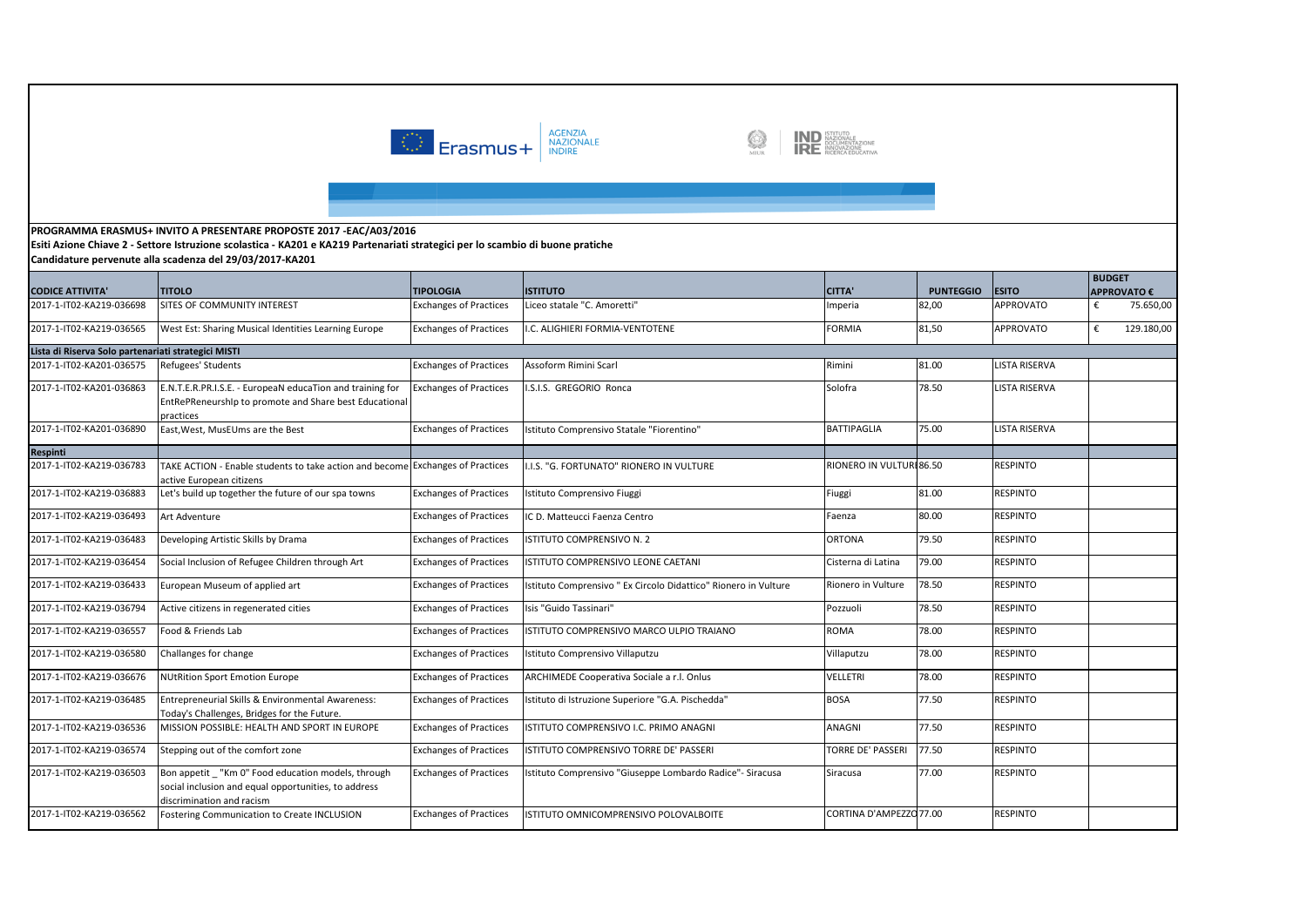



**Esiti Azione Chiave 2 - Settore Istruzione scolastica - KA201 e KA219 Partenariati strategici per lo scambio di buone pratiche**

| <b>CODICE ATTIVITA'</b>  | <b>TITOLO</b>                                                                                       | <b>TIPOLOGIA</b>              | <b>ISTITUTO</b>                                          | <b>CITTA'</b>              | <b>PUNTEGGIO</b> | <b>ESITO</b>    | <b>BUDGET</b><br><b>APPROVATO €</b> |
|--------------------------|-----------------------------------------------------------------------------------------------------|-------------------------------|----------------------------------------------------------|----------------------------|------------------|-----------------|-------------------------------------|
| 2017-1-IT02-KA219-036659 | <b>SPOT Your Euroroute!</b>                                                                         | <b>Exchanges of Practices</b> | Istituto istruzione superiore Benedetto Radice Bronte    | <b>Bronte</b>              | 77.00            | <b>RESPINTO</b> |                                     |
| 2017-1-IT02-KA219-036684 | ACTIVE CITIZENSHIP FOR GREEN ALLIANCE                                                               | <b>Exchanges of Practices</b> | ISTITUTO D'ISTRUZIONE SUPERIORE "DELLA CORTE VANVITELLI" | Cava de' Tirreni           | 77.00            | <b>RESPINTO</b> |                                     |
| 2017-1-IT02-KA219-036486 | Joined to grow!                                                                                     | <b>Exchanges of Practices</b> | Direzione Didattica Statale «E.de Amicis»                | Comiso                     | 76.00            | <b>RESPINTO</b> |                                     |
| 2017-1-IT02-KA219-036512 | ART TO TASTE                                                                                        | <b>Exchanges of Practices</b> | IPSARLESTREGHEBN                                         | Benevento                  | 76.00            | <b>RESPINTO</b> |                                     |
| 2017-1-IT02-KA219-036695 | App-untamento con la Scienza                                                                        | <b>Exchanges of Practices</b> | <b>ISIS EUROPA</b>                                       | Pomigliano d'Arco          | 75.50            | <b>RESPINTO</b> |                                     |
| 2017-1-IT02-KA219-036426 | Murals and Migrants: using graffiti to unite fragmented<br>worlds - stories of flight & hospitality | <b>Exchanges of Practices</b> | <b>IISS A. PACINOTTI</b>                                 | <b>TARANTO</b>             | 75.00            | <b>RESPINTO</b> |                                     |
| 2017-1-IT02-KA219-036450 | Skills and narration in European citizenship                                                        | <b>Exchanges of Practices</b> | ISTITUTO COMPRENSIVO VITRUVIO POLLIONE                   | <b>FORMIA</b>              | 74.50            | <b>RESPINTO</b> |                                     |
| 2017-1-IT02-KA219-036868 | Costruiamo ponti, non muri!                                                                         | <b>Exchanges of Practices</b> | ITET "E. Fermi"                                          | Barcellona Pozzo di G74.50 |                  | <b>RESPINTO</b> |                                     |
| 2017-1-IT02-KA201-036652 | Any Single Child Counts                                                                             | <b>Exchanges of Practices</b> | UNIVERSITA DEGLI STUDI DI MACERATA                       | MACERATA                   | 74.50            | <b>RESPINTO</b> |                                     |
| 2017-1-IT02-KA219-036591 | <b>Cyclepaths Riding App</b>                                                                        | <b>Exchanges of Practices</b> | LICEO GUIDO NOLFI                                        | <b>FANO</b>                | 74.00            | <b>RESPINTO</b> |                                     |
| 2017-1-IT02-KA219-036633 | The Rivers tell                                                                                     | <b>Exchanges of Practices</b> | I.C R. GIOVAGNOLI                                        | <b>MONTEROTONDO</b>        | 74.00            | <b>RESPINTO</b> |                                     |
| 2017-1-IT02-KA219-036930 | <b>WORKING BACK IN PROGRESS</b>                                                                     | <b>Exchanges of Practices</b> | Liceo Classico e linguistico carmine sylos               | <b>Bitonto</b>             | 74.00            | <b>RESPINTO</b> |                                     |
| 2017-1-IT02-KA219-036797 | We Are Migrants - Fostering Intercultural Education in<br>European schools to integrate migrants    | <b>Exchanges of Practices</b> | Istituto d'Istruzione Superiore Guglielmo Marconi        | Siderno                    | 74.00            | <b>RESPINTO</b> |                                     |
| 2017-1-IT02-KA201-036439 | Sosteniamo "Gaia": come nutrirsi proteggendo la nostra<br>arra Madro                                | <b>Exchanges of Practices</b> | Istituto Comprensivo Statale G. Mazzini                  | Melendugno                 | 73.50            | <b>RESPINTO</b> |                                     |
| 2017-1-IT02-KA219-036455 | <b>WALKING @CROSS BOOKS</b>                                                                         | <b>Exchanges of Practices</b> | Direzione Didattica Statale Magione                      | Magione                    | 73.00            | <b>RESPINTO</b> |                                     |
| 2017-1-IT02-KA219-036721 | LanguEurope                                                                                         | <b>Exchanges of Practices</b> | Scuola Secondaria di 1 grado "Pavoncelli"                | Cergnola                   | 73.00            | <b>RESPINTO</b> |                                     |
| 2017-1-IT02-KA201-036800 | Let everybody everywhere leaps above homophobia                                                     | <b>Exchanges of Practices</b> | IS "G.MARCONI"                                           | Giugliano in Campani 73.00 |                  | <b>RESPINTO</b> |                                     |
| 2017-1-IT02-KA219-036558 | <b>Ethical Education - Ethical Civilisation</b>                                                     | <b>Exchanges of Practices</b> | Istituto Comprensivo "F.Pappalardo"                      | <b>VITTORIA</b>            | 72.50            | <b>RESPINTO</b> |                                     |
| 2017-1-IT02-KA219-036638 | Arts for inclusion                                                                                  | <b>Exchanges of Practices</b> | I.C R. GIOVAGNOLI                                        | <b>MONTEROTONDO</b>        | 72.50            | <b>RESPINTO</b> |                                     |
| 2017-1-IT02-KA219-036796 | Amateur Music Unites Stunningly Europe                                                              | <b>Exchanges of Practices</b> | ISTITUTO SAN GIOVANNI BOSCO                              | COLLE DI VAL D'ELSA 72.50  |                  | <b>RESPINTO</b> |                                     |
| 2017-1-IT02-KA219-036858 | Beyond the Borders                                                                                  | <b>Exchanges of Practices</b> | .C. FRANCESCO PETRARCA                                   | CATANIA                    | 72.50            | <b>RESPINTO</b> |                                     |
| 2017-1-IT02-KA219-036458 | Dalla terra alla tavola: viaggiare con gusto                                                        | <b>Exchanges of Practices</b> | Istituto Istruzione Secondaria Vergani Navarra Ferrara   | FERRARA                    | 72.00            | <b>RESPINTO</b> |                                     |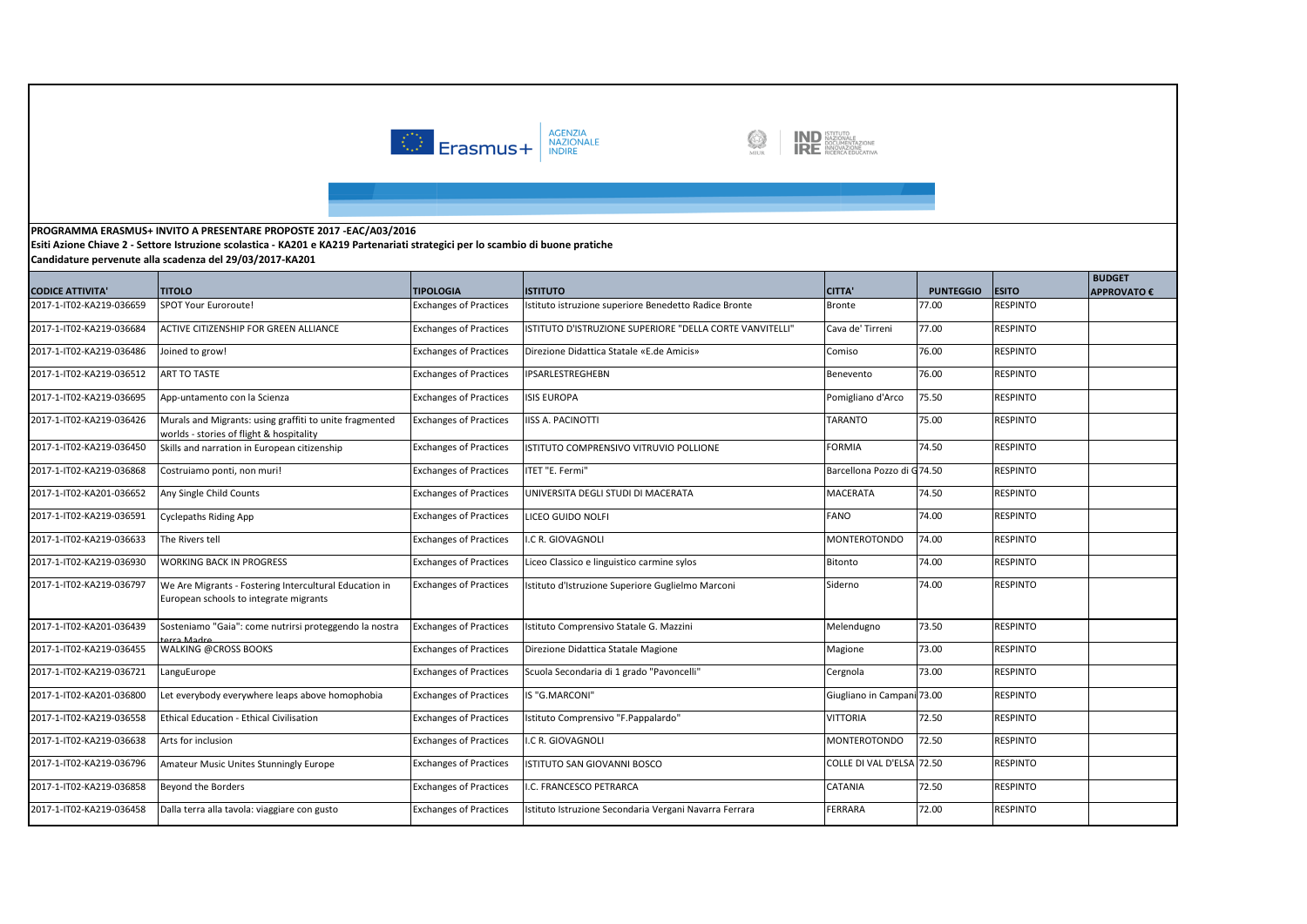



**Esiti Azione Chiave 2 - Settore Istruzione scolastica - KA201 e KA219 Partenariati strategici per lo scambio di buone pratiche**

|                          |                                                                                                |                               |                                                                                                           |                             |                  |                 | <b>BUDGET</b>      |
|--------------------------|------------------------------------------------------------------------------------------------|-------------------------------|-----------------------------------------------------------------------------------------------------------|-----------------------------|------------------|-----------------|--------------------|
| <b>CODICE ATTIVITA'</b>  | <b>TITOLO</b>                                                                                  | <b>TIPOLOGIA</b>              | <b>ISTITUTO</b>                                                                                           | <b>CITTA'</b>               | <b>PUNTEGGIO</b> | <b>ESITO</b>    | <b>APPROVATO €</b> |
| 2017-1-IT02-KA219-036510 | Let's stay unite through food experience                                                       | <b>Exchanges of Practices</b> | Istituto Professionale di Stato - Servizi per l'Enogastronomia e<br>l'Ospitalità Alberghiera - S. Savioli | Riccione                    | 72.00            | <b>RESPINTO</b> |                    |
| 2017-1-IT02-KA219-036494 | <b>GREEN WORLD</b>                                                                             | <b>Exchanges of Practices</b> | Liceo Scientifico Banzi Bazoli - Lecce                                                                    | Lecce                       | 71.50            | <b>RESPINTO</b> |                    |
| 2017-1-IT02-KA219-036859 | DIGITAL JOURNEY THROUGH OUR CULTURES AND<br><b>ANGLIAGES</b>                                   | <b>Exchanges of Practices</b> | Istituto Comprensivo Ghilarza                                                                             | <b>GHILARZA</b>             | 70.50            | <b>RESPINTO</b> |                    |
| 2017-1-IT02-KA219-036867 | YOU ARE A TEEN, SEE THE WORLD NOT THE SCREEN                                                   | <b>Exchanges of Practices</b> | istituto comprensivo leonardo sciascia                                                                    | taranto                     | 70.50            | <b>RESPINTO</b> |                    |
| 2017-1-IT02-KA219-036481 | Cittadinanza: Inclusiva, Tecnologica, Innovativa & Sociale                                     | xchanges of Practices         | Istituto Istruzione Superiore Scientifico e Tecnico                                                       | Orvieto                     | 70.00            | <b>RESPINTO</b> |                    |
| 2017-1-IT02-KA219-036504 | AIUTIAMOLI A PENSARE!                                                                          | <b>Exchanges of Practices</b> | Scuola Statale Primaria San Giovanni Bosco                                                                | Foggia                      | 70.00            | <b>RESPINTO</b> |                    |
| 2017-1-IT02-KA219-036526 | Prodotti rurali e artigianali europei: come possono<br>valorizzare l'identità di un territorio | <b>Exchanges of Practices</b> | 2IIS A-Ruiz                                                                                               | Augusta                     | 70.00            | <b>RESPINTO</b> |                    |
| 2017-1-IT02-KA219-036556 | INTEGRATION OF RIGHTS OF THE CHILD INTO THE<br><b><i>ANINICTREAM EDUCATION</i></b>             | <b>Exchanges of Practices</b> | Istituto Comprensivo Parco della Vittoria                                                                 | Roma                        | 70.00            | <b>RESPINTO</b> |                    |
| 2017-1-IT02-KA219-036563 | <b>GOALS TO SAVE THE WORLD</b>                                                                 | <b>Exchanges of Practices</b> | Istituto Comprensivo Statale 2° Frosinone                                                                 | Frosinone                   | 70.00            | <b>RESPINTO</b> |                    |
| 2017-1-IT02-KA219-036632 | We are all petals of a same flower - Erasmus Mission<br>tudants                                | <b>Exchanges of Practices</b> | ICS Francesca Morvillo                                                                                    | Monreale (PA)               | 70.00            | <b>RESPINTO</b> |                    |
| 2017-1-IT02-KA219-036830 | Nuove Tecnologie per una didattica Museale inclusiva                                           | <b>Exchanges of Practices</b> | I.I.S. "Via Asmara 28"                                                                                    | Roma                        | 70.00            | <b>RESPINTO</b> |                    |
| 2017-1-IT02-KA219-036857 | ART ACHIEVES NEW EUROPE                                                                        | <b>Exchanges of Practices</b> | ISTITUTO ISTRUZIONE SECONDARIA SUPERIORE                                                                  | <b>PARABITA</b>             | 70.00            | <b>RESPINTO</b> |                    |
| 2017-1-IT02-KA219-036775 | SPEAK UP - Stop Bullying and Cyberbulling in schools                                           | <b>Exchanges of Practices</b> | Istituto Superiore Statale Luca Pacioli                                                                   | Sant'Anastasia              | 70.00            | <b>RESPINTO</b> |                    |
| 2017-1-IT02-KA219-036692 | Folk music roots in national jazz and rock music.                                              | <b>Exchanges of Practices</b> | LICEO STATALE "SANDRO PERTINI"                                                                            | Genova                      | 69.50            | <b>RESPINTO</b> |                    |
| 2017-1-IT02-KA201-036793 | <b>LEARN AND EARN</b>                                                                          | <b>Exchanges of Practices</b> | ITIS "S. CANNIZZARO"                                                                                      | Catania                     | 69.50            | <b>RESPINTO</b> |                    |
| 2017-1-IT02-KA219-036524 | HEALTH OBLIGATIONS AND MANAGEMENT IN EUROPE -<br>HOME4ALL (A SHELTERING ROOF)                  | <b>Exchanges of Practices</b> | Istituto di Istruzione Superiore "Adriano Olivetti"                                                       | Orta Nova (FG)              | 69.00            | <b>RESPINTO</b> |                    |
| 2017-1-IT02-KA219-036576 | Build up your future                                                                           | <b>Exchanges of Practices</b> | Scuola Secondaria di I grado "D'Alessandro-Vocino"                                                        | SAN NICANDRO GAR 69.00      |                  | <b>RESPINTO</b> |                    |
| 2017-1-IT02-KA219-036762 | Remembering the Great War                                                                      | <b>Exchanges of Practices</b> | Liceo delle Scienze Umane e Musicale "Sebastiano Satta"                                                   | Nuoro                       | 69.00            | <b>RESPINTO</b> |                    |
| 2017-1-IT02-KA219-036802 | Food for life, pleasure and integration                                                        | <b>Exchanges of Practices</b> | IV Istituto Comprensivo "S. Quasimodo" Floridia (SR)                                                      | Floridia                    | 69.00            | <b>RESPINTO</b> |                    |
| 2017-1-IT02-KA219-036954 | .E.S. Young European Students' Voice                                                           | <b>Exchanges of Practices</b> | IIS 'E. Ferrari'                                                                                          | Chiaravalle Centrale (69.00 |                  | <b>RESPINTO</b> |                    |
| 2017-1-IT02-KA201-036942 | M.Y. CAREER GOALS - Manage Your career goals                                                   | <b>Exchanges of Practices</b> | Istituto Istruzione Superiore Ancel Keys                                                                  | Castelnuovo Cilento 68.50   |                  | <b>RESPINTO</b> |                    |
| 2017-1-IT02-KA219-036732 | Insieme sul campo                                                                              | <b>Exchanges of Practices</b> | Istituto Comprensivo Marconi-Antonelli                                                                    | Torino                      | 68.00            | <b>RESPINTO</b> |                    |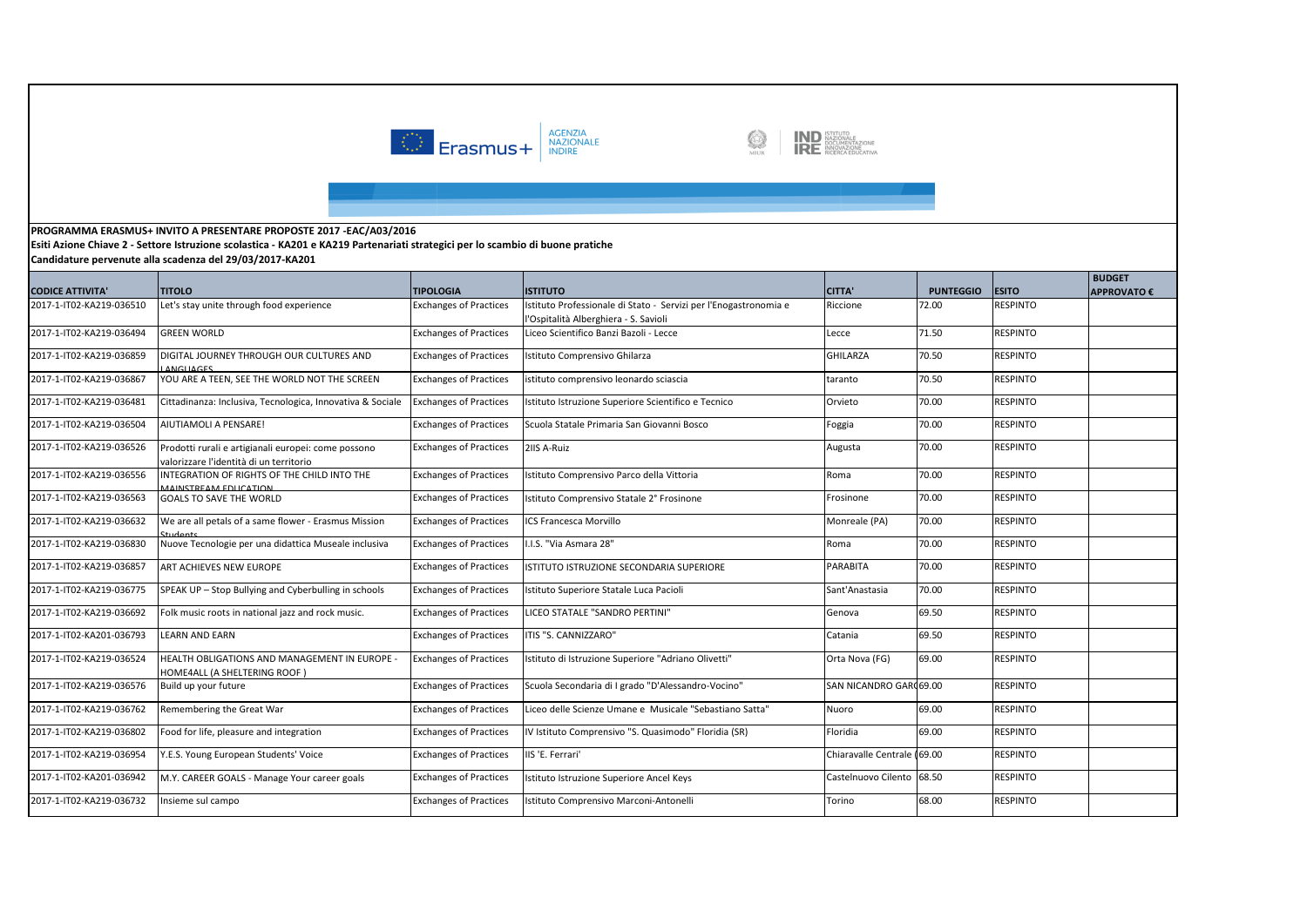



**Esiti Azione Chiave 2 - Settore Istruzione scolastica - KA201 e KA219 Partenariati strategici per lo scambio di buone pratiche**

|                          |                                                                                                                                         |                               |                                                                                     |                             |                  |                 | <b>BUDGET</b>      |
|--------------------------|-----------------------------------------------------------------------------------------------------------------------------------------|-------------------------------|-------------------------------------------------------------------------------------|-----------------------------|------------------|-----------------|--------------------|
| <b>CODICE ATTIVITA'</b>  | <b>TITOLO</b>                                                                                                                           | <b>TIPOLOGIA</b>              | <b>ISTITUTO</b>                                                                     | <b>CITTA'</b>               | <b>PUNTEGGIO</b> | <b>ESITO</b>    | <b>APPROVATO €</b> |
| 2017-1-IT02-KA219-036866 | Educazione Multiculturale nella scuola dell'infanzia:<br>ripensare le pratiche e condividere con le famiglie i valori<br>educativi      | <b>Exchanges of Practices</b> | Servizi Prescolastici del Comune di Sant'Ilario d'Enza                              | Sant'Ilario d'Enza          | 68.00            | <b>RESPINTO</b> |                    |
| 2017-1-IT02-KA201-036586 | Preventing Early School-Leaving and deviant behaviours in Exchanges of Practices<br>multicultural and multilingual learning communities |                               | PRISM - PROMOZIONE INTERNAZIONALE SICILIA - MONDO                                   | <b>ENNA</b>                 | 68.00            | <b>RESPINTO</b> |                    |
| 2017-1-IT02-KA219-036604 | ARTE. PAESAGGIO E CULTURA : PATRIMONIO<br><b>ELL'ELIROPA ELITLIRA</b>                                                                   | <b>Exchanges of Practices</b> | <b>S.M:S PASCOLI</b>                                                                | Aversa                      | 67.50            | <b>RESPINTO</b> |                    |
| 2017-1-IT02-KA219-036630 | La bellezza che include: viaggio nell'arte, nei paesaggi e<br>alla cultura dei nonoli.                                                  | <b>Exchanges of Practices</b> | ISTITUTO MAGISTRALE ISABELLA GONZAGA                                                | Chieti                      | 67.50            | <b>RESPINTO</b> |                    |
| 2017-1-IT02-KA219-036938 | LET'S ANIMATE EUROPEAN LANDSCAPES                                                                                                       | <b>Exchanges of Practices</b> | istituto omnicomprensivo giulio cesare sabaudia                                     | Sabaudia                    | 67.00            | <b>RESPINTO</b> |                    |
| 2017-1-IT02-KA201-036614 | Tutta Europa un solo palcoscenico                                                                                                       | <b>Exchanges of Practices</b> | <b>IISS Copernico-Pasoli</b>                                                        | Verona                      | 66.50            | <b>RESPINTO</b> |                    |
| 2017-1-IT02-KA201-036623 | INTE.R.AB.                                                                                                                              | <b>Exchanges of Practices</b> | Istituto di Istruzione Superiore "G. Galilei"                                       | Avezzano (AQ)               | 66.50            | <b>RESPINTO</b> |                    |
| 2017-1-IT02-KA219-036529 | No Border for Enviroment                                                                                                                | <b>Exchanges of Practices</b> | ISTITUTO COMPRENSIVO STATALE GIAMPIETRO ROMANO                                      | <b>TORRE DEL GRECO</b>      | 66.00            | <b>RESPINTO</b> |                    |
| 2017-1-IT02-KA219-036634 | Let the Echo Go On                                                                                                                      | <b>Exchanges of Practices</b> | Istituto Comprensivo Ariano nel Polesine                                            | Ariano nel Polesine         | 66.00            | <b>RESPINTO</b> |                    |
| 2017-1-IT02-KA219-036682 | Freedom of Learning Kids                                                                                                                | <b>Exchanges of Practices</b> | ISTITUTO COMPRENSIVO G. PIERLUIGI                                                   | PALESTRINA                  | 66.00            | <b>RESPINTO</b> |                    |
| 2017-1-IT02-KA219-036453 | Our Cultural and Artistic Heritage                                                                                                      | <b>Exchanges of Practices</b> | Istituto Istruzione Superiore Carlo Levi                                            | Tricarico                   | 65.50            | RESPINTO        |                    |
| 2017-1-IT02-KA219-036463 | <b>WELCOMING REFUGEES</b>                                                                                                               | <b>Exchanges of Practices</b> | Istituto Comprensivo Statale "Vico Equense 2 Filippo Caulino"                       | Vico Equense                | 65.50            | <b>RESPINTO</b> |                    |
| 2017-1-IT02-KA219-036514 | <b>Horizons of Change</b>                                                                                                               | <b>Exchanges of Practices</b> | <b>IIS BARSANTI MASSA</b>                                                           | Massa                       | 65.50            | <b>RESPINTO</b> |                    |
| 2017-1-IT02-KA219-036619 | Piccoli giornalisti crescono                                                                                                            | <b>Exchanges of Practices</b> | Liceo Classico Statale "Jacopo Sannazaro"                                           | Napoli                      | 65.50            | <b>RESPINTO</b> |                    |
| 2017-1-IT02-KA219-036767 | E-migr@zione                                                                                                                            | <b>Exchanges of Practices</b> | Istituto di Istruzione Superiore "Alberico Gentili"                                 | San Ginesio (MC)            | 65.50            | <b>RESPINTO</b> |                    |
| 2017-1-IT02-KA219-036679 | Let's playGenders - Identities versus stereotypes on                                                                                    | <b>Exchanges of Practices</b> | Liceo scientifico e linguistico Alvise Cornaro                                      | Padova                      | 65.00            | <b>RESPINTO</b> |                    |
| 2017-1-IT02-KA219-036437 | Digitize!: Digital Classroom to Improve Learning                                                                                        | <b>Exchanges of Practices</b> | Istituto Comprensivo DE AMICIS-GIOVANNI XXIII                                       | Acquaviva delle Fonti 63.50 |                  | <b>RESPINTO</b> |                    |
| 2017-1-IT02-KA219-036880 | Promuovere l'agio nella scuola dell'infanzia attraverso stil<br>i vita niù cani                                                         | <b>Exchanges of Practices</b> | Istituto Comprensivo Ettore Guatelli                                                | <b>COLLECCHIO</b>           | 63.50            | <b>RESPINTO</b> |                    |
| 2017-1-IT02-KA219-036429 | Our Multicultural Europe Colorful like a Rainbow                                                                                        | <b>Exchanges of Practices</b> | Istituto Comprensivo Ilio Micheloni- Scuola Primaria A. Manzoni -                   | Marlia                      | 63.00            | <b>RESPINTO</b> |                    |
| 2017-1-IT02-KA219-036487 | CROSSING PATH: TEATRO EN ¡ACCIÓN!                                                                                                       | <b>Exchanges of Practices</b> | ISTITUTO MAGISTRALE STATALE "G.GUACCI" BENEVENTO                                    | <b>BENEVENTO</b>            | 63.00            | <b>RESPINTO</b> |                    |
| 2017-1-IT02-KA219-036995 | European Soft & Enterpreneurial Skills                                                                                                  | <b>Exchanges of Practices</b> | ISTITUTO TECNICO STATALE COMMERCIALE E PER GEOMETRI "ENZO<br>FERRUCCIO CORINALDESI" | SENIGALLIA                  | 62.50            | <b>RESPINTO</b> |                    |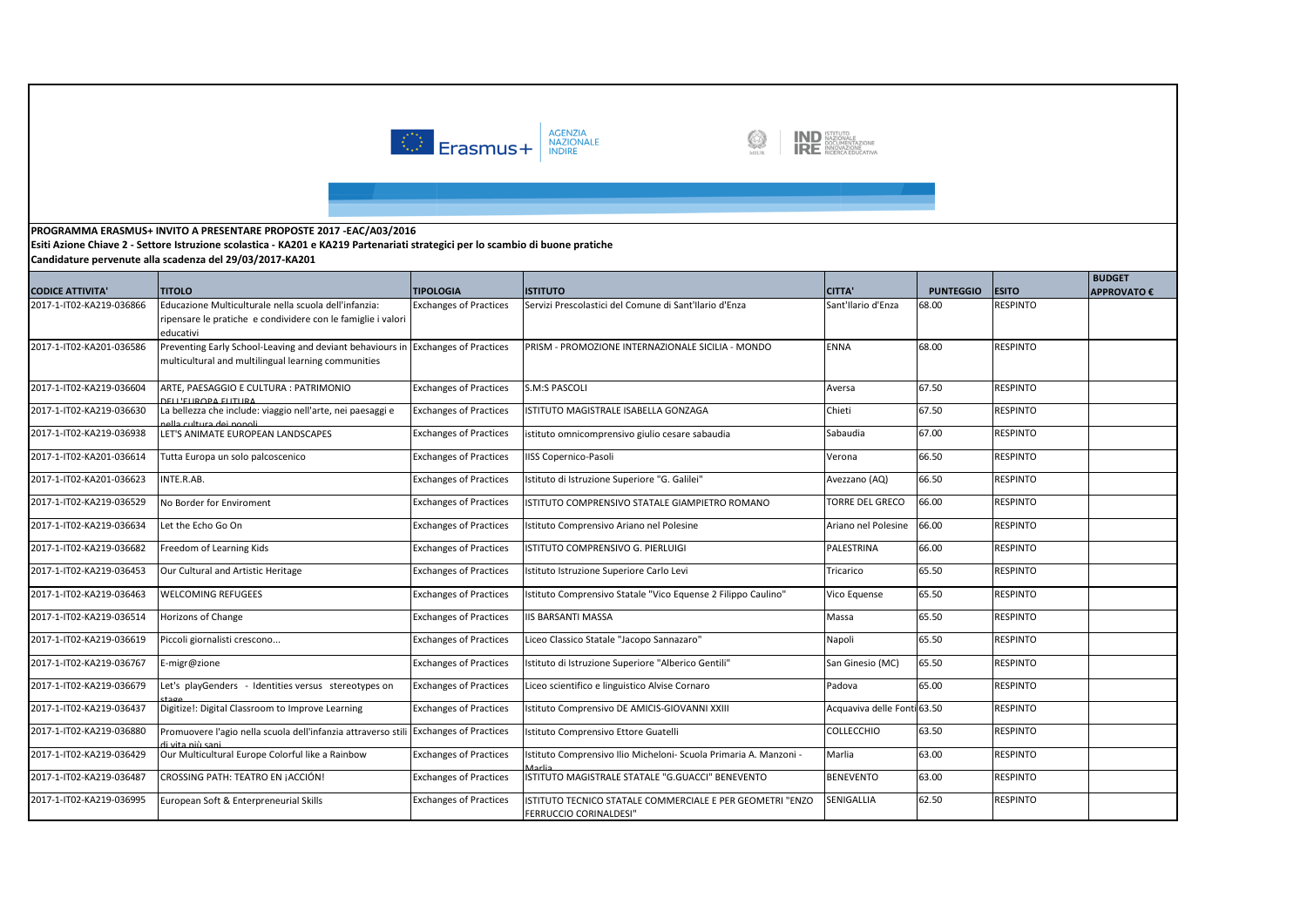



**Esiti Azione Chiave 2 - Settore Istruzione scolastica - KA201 e KA219 Partenariati strategici per lo scambio di buone pratiche**

|                          |                                                                                                                                                                    |                               |                                                                                             |                         |                  |                 | <b>BUDGET</b>      |
|--------------------------|--------------------------------------------------------------------------------------------------------------------------------------------------------------------|-------------------------------|---------------------------------------------------------------------------------------------|-------------------------|------------------|-----------------|--------------------|
| <b>CODICE ATTIVITA'</b>  | <b>TITOLO</b>                                                                                                                                                      | <b>TIPOLOGIA</b>              | <b>ISTITUTO</b>                                                                             | <b>CITTA'</b>           | <b>PUNTEGGIO</b> | <b>ESITO</b>    | <b>APPROVATO €</b> |
| 2017-1-IT02-KA219-036997 | EUmigrACTION: students in ACTION for integration                                                                                                                   | <b>Exchanges of Practices</b> | <b>I.S.S. CONSOLI - PINTO</b>                                                               | CASTELLANA GROTTE 62.50 |                  | <b>RESPINTO</b> |                    |
| 2017-1-IT02-KA219-036582 | From an island to another to become world citizens                                                                                                                 | <b>Exchanges of Practices</b> | Liceo Turrisi Colonna Catania                                                               | Catania                 | 62.00            | <b>RESPINTO</b> |                    |
| 2017-1-IT02-KA219-036627 | <b>Building Bridges</b>                                                                                                                                            | <b>Exchanges of Practices</b> | Scuola Secondaria di I grado "C. COLOMBO"                                                   | TARANTO                 | 62.00            | RESPINTO        |                    |
| 2017-1-IT02-KA201-036885 | IL SISTEMA: BUONE PRATICHE EDUCATIVE MUSICALI PER<br>SUPERARE LE BARRIERE DELL'INEGUAGLIANZA                                                                       | <b>Exchanges of Practices</b> | COMITATO SISTEMA DELLE ORCHESTRE E DEI CORI GIOVANILI E<br><b>INFANTILI IN ITALIA ONLUS</b> | Roma                    | 62.00            | RESPINTO        |                    |
| 2017-1-IT02-KA201-036888 | Dancing better with full tummies                                                                                                                                   | <b>Exchanges of Practices</b> | Scuola secondaria di primo grado Borgese-XXVII Maggio                                       | Palermo                 | 62.00            | <b>RESPINTO</b> |                    |
| 2017-1-IT02-KA219-036538 | Digital for Improving Growth In Teaching And Learning:<br>Multiple INtelligences Development                                                                       | <b>Exchanges of Practices</b> | LICEO STATALE "G. MARCONI"                                                                  | PESCARA                 | 61.00            | <b>RESPINTO</b> |                    |
| 2017-1-IT02-KA219-036589 | ICT FOR PROMOTING ONE'S ARTISTIC LEGACY AND LOCAL<br><b>TOLIRISM</b>                                                                                               | <b>Exchanges of Practices</b> | LICEO SCIENTIFICO SCORZA                                                                    | COSENZA                 | 60.00            | RESPINTO        |                    |
| 2017-1-IT02-KA219-036590 | La formazione dell'identità culturale del mio paese                                                                                                                | <b>Exchanges of Practices</b> | liceo classico statale V.Gioberti                                                           | Torino                  | 60.00            | <b>RESPINTO</b> |                    |
| 2017-1-IT02-KA201-036572 | Let's meet in Europe                                                                                                                                               | <b>Exchanges of Practices</b> | <b>IIS L EINAUDI</b>                                                                        | CHIARI                  | 60.00            | RESPINTO        |                    |
| 2017-1-IT02-KA219-036928 | <b>GAME ON YOU!</b>                                                                                                                                                | <b>Exchanges of Practices</b> | ISTITUTO COMPRENSIVO STATALE N. 1 LANCIANO                                                  | Lanciano                | 59.00            | RESPINTO        |                    |
| 2017-1-IT02-KA219-036929 | Earth@3.0                                                                                                                                                          | <b>Exchanges of Practices</b> | Istituto Comprensivo 1 Taormina                                                             | Taormina                | 57.00            | RESPINTO        |                    |
| 2017-1-IT02-KA219-036579 | How to Learn Easier                                                                                                                                                | <b>Exchanges of Practices</b> | <b>IISS NOTARANGELO-ROSATI</b>                                                              | <b>FOGGIA</b>           | 56.50            | <b>RESPINTO</b> |                    |
| 2017-1-IT02-KA219-036813 | Breaking Through the Language Barrier                                                                                                                              | <b>Exchanges of Practices</b> | LICEO SCIENTIFICO STATALE "ALDO MORO"                                                       | Reggio Emilia           | 56.00            | <b>RESPINTO</b> |                    |
| 2017-1-IT02-KA219-036881 | The Steamboat: a boat to navigate in the open sea with<br>five engines Science, Technology, Engineering, Arts and<br>Mathematics and the great wheel of Philosophy | <b>Exchanges of Practices</b> | LICEO CLASSICO DANTE ALIGHIERI                                                              | RAVENNA                 | 55.00            | <b>RESPINTO</b> |                    |
| 2017-1-IT02-KA219-036882 | Coding                                                                                                                                                             | <b>Exchanges of Practices</b> | Nuova Direzione Didattica Vasto                                                             | Vasto                   | 54.50            | <b>RESPINTO</b> |                    |
| 2017-1-IT02-KA219-036642 | Alternative Pedagogical Approaches in Practice                                                                                                                     | <b>Exchanges of Practices</b> | Istituto di Istruzione Superiore "G.A. Pischedda"                                           | <b>BOSA</b>             | 54.00            | RESPINTO        |                    |
| 2017-1-IT02-KA219-036933 | International Business studies in practise                                                                                                                         | <b>Exchanges of Practices</b> | <b>ITC Pacinotti</b>                                                                        | Pisa                    | 53.50            | RESPINTO        |                    |
| 2017-1-IT02-KA219-036440 | TINKERING, New Learning Frontier                                                                                                                                   | <b>Exchanges of Practices</b> | stituto Casati                                                                              | Muggiò (MB)             | 53.00            | <b>RESPINTO</b> |                    |
| 2017-1-IT02-KA219-036779 | LE LINGUE E L'ARTE DI NARRARE PER L'INTEGRAZIONE ED<br>SUCCESSO SCOLASTICO                                                                                         | <b>Exchanges of Practices</b> | Istituto Paritario Maria Consolatrice                                                       | Roma                    | 51.00            | RESPINTO        |                    |
| 2017-1-IT02-KA219-036996 | Beyond the wall                                                                                                                                                    | <b>Exchanges of Practices</b> | Istituto Comprensivo Varese 2                                                               | Varese                  | 51.00            | <b>RESPINTO</b> |                    |
| 2017-1-IT02-KA219-036469 | Open and innovative education: geography, science and                                                                                                              | <b>Exchanges of Practices</b> | Fondazione Bonifacio VIII                                                                   | Anagni                  | 50.00            | <b>RESPINTO</b> |                    |
| 2017-1-IT02-KA219-036501 | La Dieta Mediterranea in una Europa "Flipped"                                                                                                                      | <b>Exchanges of Practices</b> | <b>IPSSAT ROCCO CHINNICI</b>                                                                | Nicolosi                | 50.00            | RESPINTO        |                    |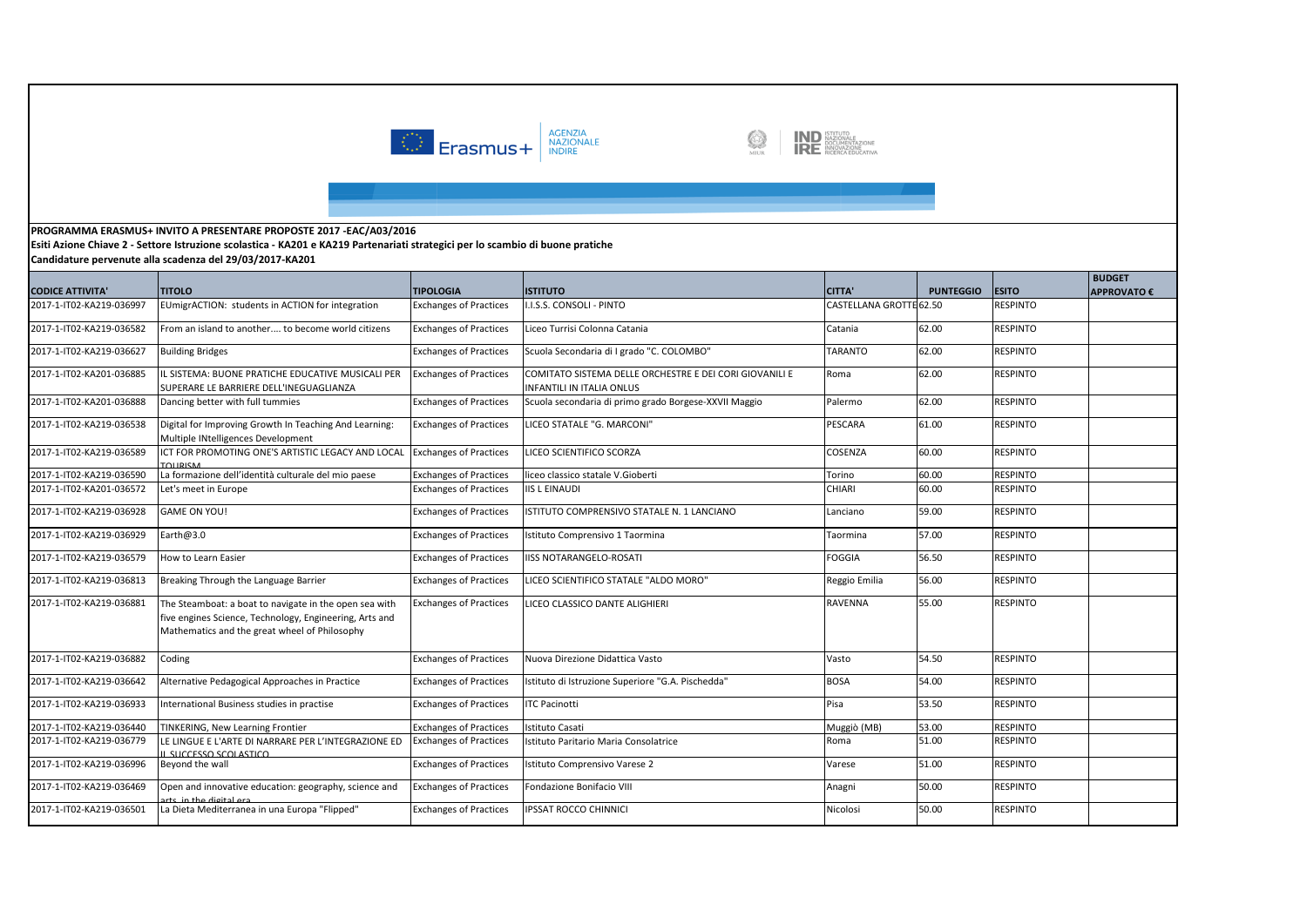



**Esiti Azione Chiave 2 - Settore Istruzione scolastica - KA201 e KA219 Partenariati strategici per lo scambio di buone pratiche**

|                          |                                                                                |                               |                                                                                                              |                             |                  |                                       | <b>BUDGET</b>      |
|--------------------------|--------------------------------------------------------------------------------|-------------------------------|--------------------------------------------------------------------------------------------------------------|-----------------------------|------------------|---------------------------------------|--------------------|
| <b>CODICE ATTIVITA</b>   | <b>TITOLO</b>                                                                  | <b>TIPOLOGIA</b>              | <b>ISTITUTO</b>                                                                                              | <b>CITTA'</b>               | <b>PUNTEGGIO</b> | <b>ESITO</b>                          | <b>APPROVATO €</b> |
| 2017-1-IT02-KA219-036550 | <b>BYOD DIGITAL IDENTITY</b>                                                   | <b>Exchanges of Practices</b> | Istituto di Istruzione Superiore Parmenide                                                                   | Vallo della Lucania         | 50.00            | RESPINTO                              |                    |
| 2017-1-IT02-KA219-036509 | We Love All Children - No Discrimination                                       | <b>Exchanges of Practices</b> | Istituto Istruzione Superiore "Galilei-Campailla"                                                            | <b>MODICA</b>               | 49.00            | <b>RESPINTO</b>                       |                    |
| 2017-1-IT02-KA219-036697 | Exploring our common Identity through European cultures Exchanges of Practices |                               | I.C. Paolo Borsellino                                                                                        | MAZARA DEL VALLO 48.50      |                  | <b>RESPINTO</b>                       |                    |
| 2017-1-IT02-KA219-036508 | Motivation for Education                                                       | <b>Exchanges of Practices</b> | Istituto di Istruzione Superiore "G.A. Pischedda"                                                            | <b>BOSA</b>                 | 48.00            | <b>RESPINTO</b>                       |                    |
| 2017-1-IT02-KA219-036559 | Healthy Cuisine - Healthy Individual - Healthy Thinking                        | <b>Exchanges of Practices</b> | IPSSAR "P.pi Grimaldi"                                                                                       | <b>MODICA</b>               | 47.00            | <b>RESPINTO</b>                       |                    |
| 2017-1-IT02-KA219-036583 | Travel in the flavours and cultural traditions                                 | <b>Exchanges of Practices</b> | Istituto Professionale di Stato Servizi per l'Enogastronomia e<br>Ospitalità Alberghiera Servizi Commerciali | Assisi                      | 47.00            | <b>RESPINTO</b>                       |                    |
| 2017-1-IT02-KA219-036596 | Arte, cultura ed enogastronomia: l'esperienza di un<br>onok                    | <b>Exchanges of Practices</b> | ISTITUTO DI ISTRUZIONE SUPERIORE - IPSAR PIRANESI                                                            | Capaccio Paestum            | 44.50            | <b>RESPINTO</b>                       |                    |
| 2017-1-IT02-KA219-036444 | WAVE ON THE MOVE                                                               | <b>Exchanges of Practices</b> | Istituto Comprensivo "Leonardo da Vinci"                                                                     | Roma                        | 44.00            | <b>RESPINTO</b>                       |                    |
| 2017-1-IT02-KA219-036445 | Entrepreneurship in Education in Europe                                        | <b>Exchanges of Practices</b> | <b>IIS LUIGI DI SAVOIA</b>                                                                                   | <b>CHIETI</b>               | 43.50            | <b>RESPINTO</b>                       |                    |
| 2017-1-IT02-KA219-036592 | towards a new green world                                                      | <b>Exchanges of Practices</b> | <b>IIS BORGHESE FARANDA</b>                                                                                  | Patti                       | 42.50            | <b>RESPINTO</b>                       |                    |
| 2017-1-IT02-KA219-036466 | ELECTRONIC AID FOR DISABILITY, HEALTH, SAFE AND<br><b>NCLUSION</b>             | <b>Exchanges of Practices</b> | ISIS Archimede                                                                                               | San Giovanni in Persi 42.00 |                  | <b>RESPINTO</b>                       |                    |
| 2017-1-IT02-KA219-036935 | The Smart Home                                                                 | <b>Exchanges of Practices</b> | <b>ISIS Archimede</b>                                                                                        | San Giovanni in Persi 42.00 |                  | <b>RESPINTO</b>                       |                    |
| 2017-1-IT02-KA219-036462 | Volunteering as a path to social Entrepreneurship                              | <b>Exchanges of Practices</b> | Istituto Comprensivo Statale "Vico Equense 2 Filippo Caulino"                                                | Vico Equense                | 41.50            | <b>RESPINTO</b>                       |                    |
| 2017-1-IT02-KA219-036477 | On European Parliament Stage                                                   | <b>Exchanges of Practices</b> | 63' CIRCOLO DIDATTICO "Andrea Doria" di Napoli                                                               | Napoli                      | 41.50            | <b>RESPINTO</b>                       |                    |
| 2017-1-IT02-KA219-036704 | From the real Art to the digital Art                                           | <b>Exchanges of Practices</b> | Istituto Comprensivo Matteo Ripa                                                                             | Eboli                       | 41.00            | <b>RESPINTO</b>                       |                    |
| 2017-1-IT02-KA219-036700 | Change Learning Into Living                                                    | <b>Exchanges of Practices</b> | ISTITUTO COMPRENSIVO COPERNICO                                                                               | Corsico                     | 38.50            | <b>RESPINTO</b>                       |                    |
| 2017-1-IT02-KA219-036687 | S.P.O.T. World (Students that prouve themselves on the                         | <b>Exchanges of Practices</b> | IIS F. Alberghetti                                                                                           | <b>IMOLA</b>                | 37.00            | <b>RESPINTO</b>                       |                    |
| 2017-1-IT02-KA219-036788 | Virtual City for a Real World                                                  | <b>Exchanges of Practices</b> | Liceo Classico e linguistico carmine sylos                                                                   | <b>Bitonto</b>              | 28.50            | RESPINTO                              |                    |
| 2017-1-IT02-KA219-036959 | <b>Smiling Schools</b>                                                         | <b>Exchanges of Practices</b> | I.T.E. "P. Martini"                                                                                          | <b>CAGLIARI</b>             | 13.00            | <b>RESPINTO</b>                       |                    |
| 2017-1-IT02-KA219-036443 | Science, Technology, Engineering, Math at school                               | <b>Exchanges of Practices</b> | Istituto d'Istruzione Superiore Leonardo da Vinci                                                            | PIAZZA ARMERINA             | N/A              | <b>RESPINTO PER</b>                   |                    |
|                          |                                                                                |                               |                                                                                                              |                             |                  | MOTIVI FORMALI                        |                    |
| 2017-1-IT02-KA219-036617 | Social Networking in Education                                                 | <b>Exchanges of Practices</b> | Comma 3 S.r.l.                                                                                               | Bari                        | N/A              | <b>RESPINTO PER</b>                   |                    |
| 2017-1-IT02-KA219-037008 | Le Vie che hanno abbattuto i confini                                           | <b>Exchanges of Practices</b> |                                                                                                              | Massa                       | N/A              | MOTIVI FORMALI<br><b>RESPINTO PER</b> |                    |
|                          |                                                                                |                               | Direzione Didattica Massa Secondo                                                                            |                             |                  | MOTIVI FORMALI                        |                    |
|                          |                                                                                |                               |                                                                                                              |                             |                  |                                       |                    |